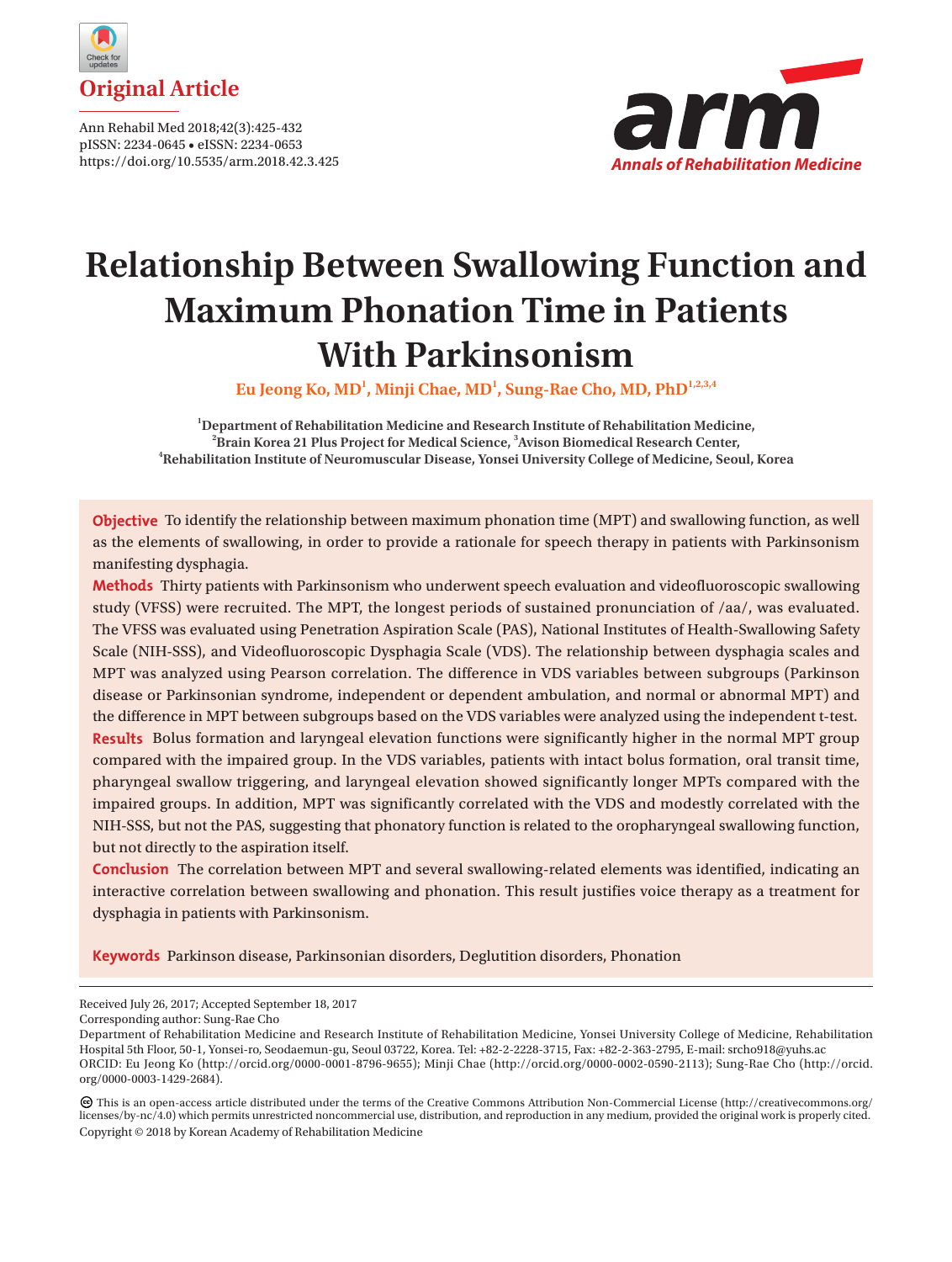# **INTRODUCTION**

Parkinson disease (PD) is a complex, progressive, neurodegenerative disorder resulting in a wide range of deficits [1,2]. Speech and swallowing function are impaired, even in the early stages, significantly affecting health and the quality of life [3].

The cause of dysphagia in patients with PD is not clearly understood; however, a dysfunction involving the central pattern generator for swallowing in the brainstem and degeneration of the substantia nigra are possible causes that contribute to damaged non-dopaminergic neural networks [4,5]. Such damage leads to oral and pharyngeal phase dysfunction, which is characterized by abnormal bolus formation, repetitive tongue pumping, delayed swallowing reflex, decreased elevation of the hyolaryngeal complex, residues in both the vallecular and pyriform sinuses, and limited pharyngeal peristalsis [6].

Dysphagia not only affects the nutritional status of patients, but also their social interaction, susceptibility to fatigue, quality of life, and many other aspects. It may also lead to aspiration pneumonia, which is a major cause of death in patients with PD [1,4,7].

Conventional treatments such as bolus modification, postural and airway protective maneuvers, and pharmacological interventions, as well as other treatments such as expiratory muscle strength training, thermal-tactile stimulation, electrical stimulation, logopedic dysphagia treatment, and surgical intervention have been used to manage dysphagia in patients with PD. However, the long-term effects have yet to be verified, while a few studies have shown short-term benefits [4,8].

Since organs related to swallowing and speech are structurally and neurologically linked, speech therapy has been used to treat dysphagia without any evidence of sustained long-term benefits [4,9].

This study was conducted in patients with PD and Parkinsonian syndrome (PS) to identify the relationship between the maximum phonation time (MPT) and swallowing function, as well as the elements of swallowing, to provide a rationale for the use of voice therapy for the treatment of dysphagia.

# **MATERIALS AND METHODS**

#### **Subjects**

Thirty patients diagnosed with PD or PS, who visited the clinic of the Department of Rehabilitation Medicine from January 2007 to December 2016 and underwent speech evaluation and videofluoroscopic swallowing study (VFSS), were included in this study. VFSS and speech evaluation were conducted simultaneously on eligible and selected patients. Patients with secondary Parkinsonism related to drugs, infection, or hydrocephalus were excluded. Patients with other neurological deficits and medical diseases, such as stroke or severe cardiopulmonary disease that may affect dysphagia were also excluded.

Of the 30 patients, 10 manifested PD and 20 had PS. The 20 patients with PS included 15 manifesting multiple system atrophy, 2 cases of dementia with Lewy body, and 1 with corticobasal degeneration. Of the 30 patients, the MPT was found normal in 9 and abnormal in 21. The baseline characteristics, including ambulatory and functional status and dysphagia scale scores, are listed in Table 1. This study was approved by the Institutional Review Board of Yonsei University Health System (No. 4-2014-0528).

#### **Methods**

Speech evaluation and VFSS were conducted to compare swallowing and speech. The speech evaluation was conducted by speech therapists in the form of one-on-one sessions in the treatment units. The MPT was measured with the pronunciation of /aa/ as the primary value. The MPT represent the maximum time (in seconds) for which an individual can sustain a vowel sound when uttered on one deep breath at a reasonably comfortable pitch and loudness. MPT is used to indirectly evaluate the laryngeal function and vocal cord vibration [10,11]. It was widely used since it is easier to access than the other parameters of evaluation. Compared with other acoustic parameters, MPT is relatively easy to evaluate regardless of the patient's function or cognition. It can be used in older patients and patients with Parkinsonism. Furthermore, MPT is user-friendly since the patients or the caregivers can evaluate the changes themselves. In addition, its relationship with aspiration, which is the most important factor in dysphagia, was observed in previous studies [12].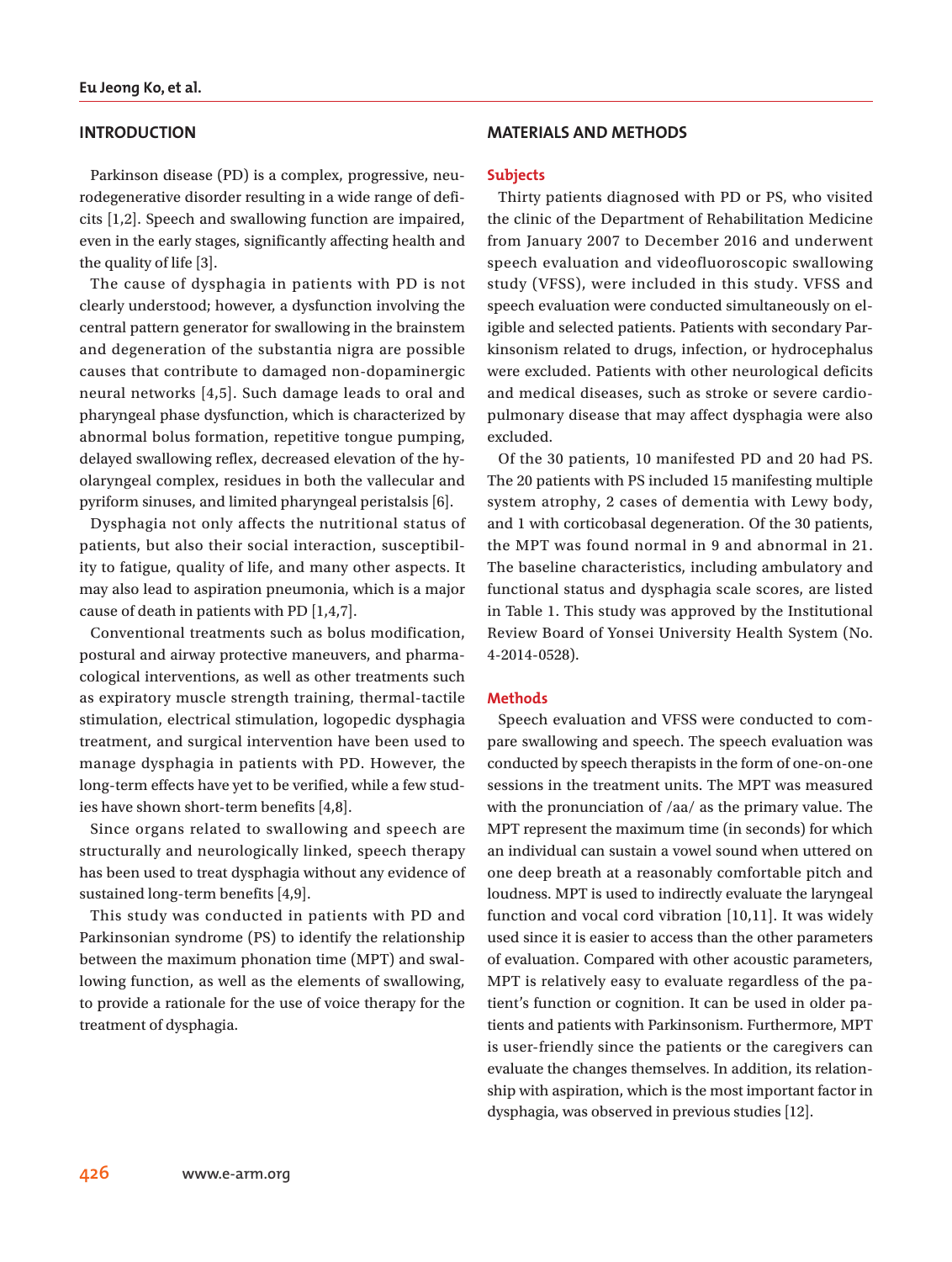| uos or puuento       |                       |                       |                   |  |
|----------------------|-----------------------|-----------------------|-------------------|--|
| <b>Variable</b>      | <b>PD</b><br>$(n=10)$ | <b>PS</b><br>$(n=20)$ | Total<br>$(n=30)$ |  |
| Age $(yr)$           | $72.1 \pm 9.4$        | $67.4 \pm 11.6$       | 69.0±11.0         |  |
| <b>Sex</b>           |                       |                       |                   |  |
| Male                 | 5(16.7)               | 11(36.7)              | 16(53.3)          |  |
| Female               | 5(16.7)               | 9(30.0)               | 14 (46.7)         |  |
| Ambulation           |                       |                       |                   |  |
| Dependent W/C        | 5(16.7)               | 9(0.3)                | 14 (46.7)         |  |
| Independent W/C      | 1(3.3)                | 3(10.0)               | 4(13.3)           |  |
| Standing alone       | 0(0)                  | 4(13.3)               | 4(13.3)           |  |
| Walking with aid     | 1(3.3)                | 1(3.3)                | 2(6.7)            |  |
| ID walking (indoor)  | 2(6.7)                | 1(3.3)                | 3(10.0)           |  |
| ID walking (outdoor) | 1(3.3)                | 2(6.7)                | 3(10.0)           |  |
| H&Y stage            | $3.8 \pm 1.5$         | $3.8 \pm 1.4$         | $3.8 \pm 1.4$     |  |
| <b>MBI</b>           | $26.0 \pm 16.4$       | $31.7 \pm 21.2$       | $28.8 \pm 20.2$   |  |
| <b>FIM</b>           | $53.4 \pm 18.0$       | $53.5 \pm 18.9$       | 55.7±14.8         |  |
| NIH-SSS              | $3.2 \pm 2.8$         | $2.6 \pm 2.0$         | $2.8 \pm 2.3$     |  |
| <b>PAS</b>           | $4.0 \pm 3.2$         | $4.5 \pm 2.9$         | $4.3 \pm 2.9$     |  |
| VDS                  | 34.5±24.1             | $28.5 \pm 13.7$       | $30.5 \pm 17.7$   |  |

**Table 1.** Baseline demographic and clinical characteristics of patients

Values are presented as mean±standard deviation or number (%).

PD, Parkinson's disease; PS, Parkinsonian syndrome; W/ C, wheelchair; ID, independent; H&Y, Hoehn and Yahr; MBI, Modified Barthel Index; FIM, Functional Independence Measure; NIH-SSS, National Institutes of Health-Swallowing Safety Scale; PAS, Penetration Aspiration Scale; VDS, Videofluoroscopic Dysphagia Scale.

MPT testing requires deep inhalation and a relaxed voice without stopping. The normal standard for MPT was based on the normal standards for age and sex as recommended by 'Neurologic Speech-Language Disorders' [13].

VFSS was performed by experienced physiatrists in a fluoroscopy/radiography room. The subjects sat laterally in a posture that was appropriate for observation of the anatomical structure and function. The subjects swallowed 5 mL and 15 mL of 12% semisolids followed by 5 mL and 15 mL of liquid, in the stated order, which were all mixed with barium sulfate solution. The test was recorded on video, which was evaluated by two physiatrists. The Penetration Aspiration Scale (PAS), National Institutes of Health-Swallowing Safety Scale (NIH-SSS), and Videofluoroscopic Dysphagia Scale (VDS) scores were evaluated.

# **Video fluoroscopic swallowing study analysis**

*National Institutes of Health-Swallowing Safety Scale*

The NIH-SSS is a numerical scale that quantifies swallowing safety based on the observations derived from the VFSS, including food residue, laryngeal penetration, aspiration response, maximal esophageal entry, and multiple swallows. Higher scores indicate greater impairment [14].

## *Penetration aspiration scale*

The PAS is a numerical scale that quantifies the degree of penetration and aspiration observed during VFSS. This 8-point scale is used to assess the depth of the passage of a bolus into the airway and the patient's response. Higher scores indicate greater impairment [15].

## *Videofluoroscopic dysphagia scale*

The VDS for oropharyngeal functional assessment during swallowing is based on the following 14 items: lip closure, bolus formation, mastication, apraxia, tongueto-palate contact, premature bolus loss, oral transit time, pharyngeal swallow triggering, vallecular residue, laryngeal elevation, pyriform sinus residue, coating of pharyngeal wall, pharyngeal transit time, and aspiration [16]. The scale has a maximum score of 100. Higher scores indicate poor swallowing function.

## **Statistical analysis**

Data were imported into SPSS version 20.0 (IBM, Armonk, NY, USA) for analysis. Statistical analysis of VDS variables across subgroups was performed using an independent t-test. The differences in MPT between the subgroups, which were classified based on the VDS variables, were compared using the independent t-test. To determine the correlation between dysphagia scales and MPT, Pearson correlation coefficients were calculated; values above 0.6 were considered strong and those ranging between 0.4 and 0.6 were moderate. A p-value <0.05 was considered statistically significant.

# **RESULTS**

### **Baseline demographic and clinical characteristics**

VFSS and speech evaluation were performed in 30 patients (10 PD and 20 PS). The 30 patients included 16 males and 14 females. Sixteen patients were ambulatory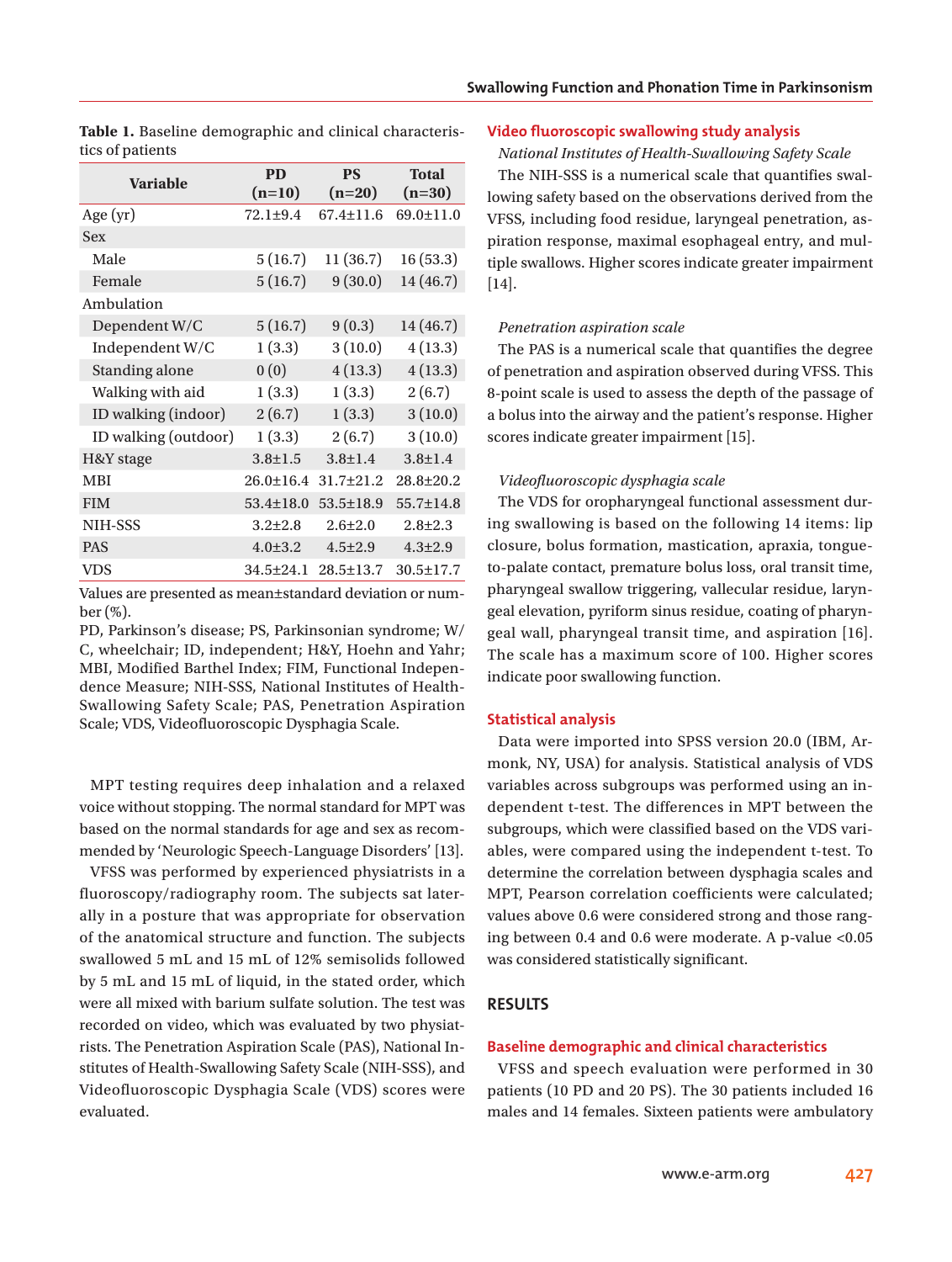## **Eu Jeong Ko, et al.**

(with or without device) and 14 were non-ambulatory. No statistically significant difference was observed in the Hoehn and Yahr (H&Y) stages, Modified Barthel Index, and Functional Independence Measures between patients diagnosed with PD and PS (Table 1).

## **Comparison of VDS variables among subgroups**

The patients were divided into the following groups: PD or PS, independent or dependent ambulation, and normal or abnormal MPT. These groups were compared to determine differences in their VDS variables. The results showed significant differences in bolus formation (0.0±0.0 vs.  $0.7\pm1.3$ ; p=0.021) and laryngeal elevation  $(0.0\pm0.0 \text{ vs.})$ 1.7±3.6; p=0.042) between normal and abnormal MPT groups (Table 2).

## **Comparison of mean MPT in the VDS subgroups**

Among the 30 patients, 22 (73.3%) showed premature bolus loss. Eight (26.7%) had intact oral transit time. Six (20.0%) exhibited intact swallowing reflex. Nineteen (63.3%) had vallecular residue. Twenty-six (86.7%) showed complete laryngeal elevation. Seventeen (56.7%)

#### **Table 2.** Comparison of VDS variables among subgroups

carried pyriform sinus residue. Twenty (66.7%) exhibited pharyngeal wall coating. Twenty-seven (90.0%) had an intact pharyngeal transit time. Thirteen (43.3%) showed aspiration.

Comparison of these VDS subgroups revealed significant differences in MPT among those assigned to groups based on bolus formation  $(7.3\pm4.9 \text{ vs } 3.3\pm2.0; \text{ p=0.009})$ , oral transit time (9.5±5.4 vs. 5.6±4.2; p=0.047), pharyngeal swallow triggering  $(12.4 \pm 4.6 \text{ vs. } 5.2 \pm 3.6; \text{ p} < 0.001)$ , and laryngeal elevation  $(7.3\pm4.7 \text{ vs. } 2.1\pm2.4; \text{ p} = 0.040)$  (Fig. 1).

## **Correlation of MPT with VDS, PAS, NIH-SSS scores**

A correlation analysis was conducted between the MPT and the dysphagia scales. Oral phase of VDS was defined as the sum of lip closure, bolus formation, mastication, apraxia, tongue-to-palate contact, premature bolus loss, and oral transit time. Pharyngeal phase of VDS was defined as the sum of pharyngeal swallowing triggering, vallecular residue, laryngeal elevation, pyriform sinus residue, coating of the pharyngeal wall, and pharyngeal transit time. The MPT was moderately correlated with total score of VDS ( $r=-0.459$ ,  $p=0.011$ ), oral phase score

| <b>VDS</b> variable      | <b>PD</b><br>$(n=10)$ | <b>PS</b><br>$(n=20)$ | Independent<br>ambulation<br>$(n=16)$ | <b>Dependent</b><br>ambulation<br>$(n=14)$ | <b>Normal</b><br><b>MPT</b><br>$(n=9)$ | <b>Abnormal</b><br><b>MPT</b><br>$(n=21)$ | <b>Total</b><br>$(n=30)$ |
|--------------------------|-----------------------|-----------------------|---------------------------------------|--------------------------------------------|----------------------------------------|-------------------------------------------|--------------------------|
| Lip closure              | $0.0{\pm}0.0$         | $0.0 + 0.0$           | $0.0 + 0.0$                           | $0.0 + 0.0$                                | $0.0{\pm}0.0$                          | $0.0 + 0.0$                               | $0.0{\pm}0.0$            |
| <b>Bolus</b> formation   | $0.6 \pm 1.3$         | $0.5 \pm 1.1$         | $0.4 \pm 1.0$                         | $0.6 \pm 1.3$                              | $0.0 \pm 0.0$                          | $0.7 \pm 1.3^*$                           | $0.5 \pm 1.1$            |
| Mastication              | $0.0 + 0.0$           | $0.0 + 0.0$           | $0.0 + 0.0$                           | $0.0 + 0.0$                                | $0.0 + 0.0$                            | $0.0 + 0.0$                               | $0.0 + 0.0$              |
| Apraxia                  | $0.0 + 0.0$           | $0.0 + 0.0$           | $0.0{\pm}0.0$                         | $0.0{\pm}0.0$                              | $0.0 + 0.0$                            | $0.0{\pm}0.0$                             | $0.0{\pm}0.0$            |
| Tongue to palate contact | $0.5 \pm 1.6$         | $0.0 + 0.0$           | $0.0{\pm}0.0$                         | $0.4 \pm 1.3$                              | $0.0{\pm}0.0$                          | $0.2 \pm 1.1$                             | $0.2 \pm 0.9$            |
| Premature bolus loss     | $1.5 \pm 1.7$         | $2.5 \pm 1.4$         | $2.5 \pm 1.8$                         | $1.8 \pm 1.3$                              | $1.5 \pm 1.7$                          | $2.5 \pm 1.5$                             | $2.2 \pm 1.6$            |
| Oral transit time        | $2.4 \pm 1.3$         | $2.1 \pm 1.4$         | $2.3 \pm 1.3$                         | $2.1 \pm 1.4$                              | $1.7 \pm 1.6$                          | $2.4 \pm 1.2$                             | $2.2 \pm 1.3$            |
| <b>PST</b>               | $3.2 \pm 2.2$         | $3.8 \pm 1.6$         | $3.7 \pm 1.8$                         | $3.5 \pm 1.9$                              | $2.5 \pm 2.4$                          | $4.1 \pm 1.4$                             | $3.6 \pm 1.8$            |
| Vallecular residue       | $4.0 \pm 2.5$         | $2.8 \pm 2.8$         | $3.4 \pm 2.8$                         | $3.0 \pm 2.7$                              | $3.1 \pm 3.0$                          | $3.2 \pm 2.6$                             | $3.2 \pm 2.7$            |
| Laryngeal elevation      | $2.7 \pm 4.3$         | $0.5 \pm 2.0$         | $1.1 \pm 3.1$                         | $1.3 \pm 3.3$                              | $0.0{\pm}0.0$                          | $1.7 \pm 3.6^*$                           | $1.2 \pm 3.1$            |
| Pyriform sinus residue   | $5.9 + 4.3$           | $3.2 + 4.2$           | $4.2 + 4.5$                           | $3.9 + 4.3$                                | $3.0 + 4.5$                            | $4.5 + 4.3$                               | $4.1 \pm 4.3$            |
| <b>CPW</b>               | $7.2 \pm 3.8$         | $5.4 + 4.5$           | $6.2{\pm}4.3$                         | $5.8 + 4.5$                                | $5.0 + 4.7$                            | $6.4 + 4.2$                               | 6.0±4.3                  |
| Pharyngeal transit time  | $1.2 \pm 2.5$         | $0.3 \pm 1.3$         | $0.8{\pm}2.0$                         | $0.4 \pm 1.6$                              | $0.0 + 0.0$                            | $0.9{\pm}2.2$                             | $0.6 \pm 1.8$            |
| Aspiration               | $5.4 \pm 6.0$         | $7.5 + 4.7$           | $7.5 \pm 5.1$                         | $6.0 \pm 5.3$                              | $5.3 + 4.7$                            | $7.4 \pm 5.3$                             | $6.8 \pm 5.2$            |
| Total                    | 34.5±24.1             | $28.5 \pm 13.7$       | $31.9 \pm 17.9$                       | 28.9±17.9                                  | $22.1 \pm 14.3$                        | $34.1 \pm 18.0$                           | $30.5 \pm 17.7$          |

Values are presented as mean±standard deviation.

VDS, Videofluoroscopic Dysphagia Scale; PD, Parkinson's disease; PS, Parkinsonian syndrome; MPT, maximal phonation time; PST, pharyngeal swallow triggering; CPW, coating of pharyngeal wall.  $*p<0.05$ .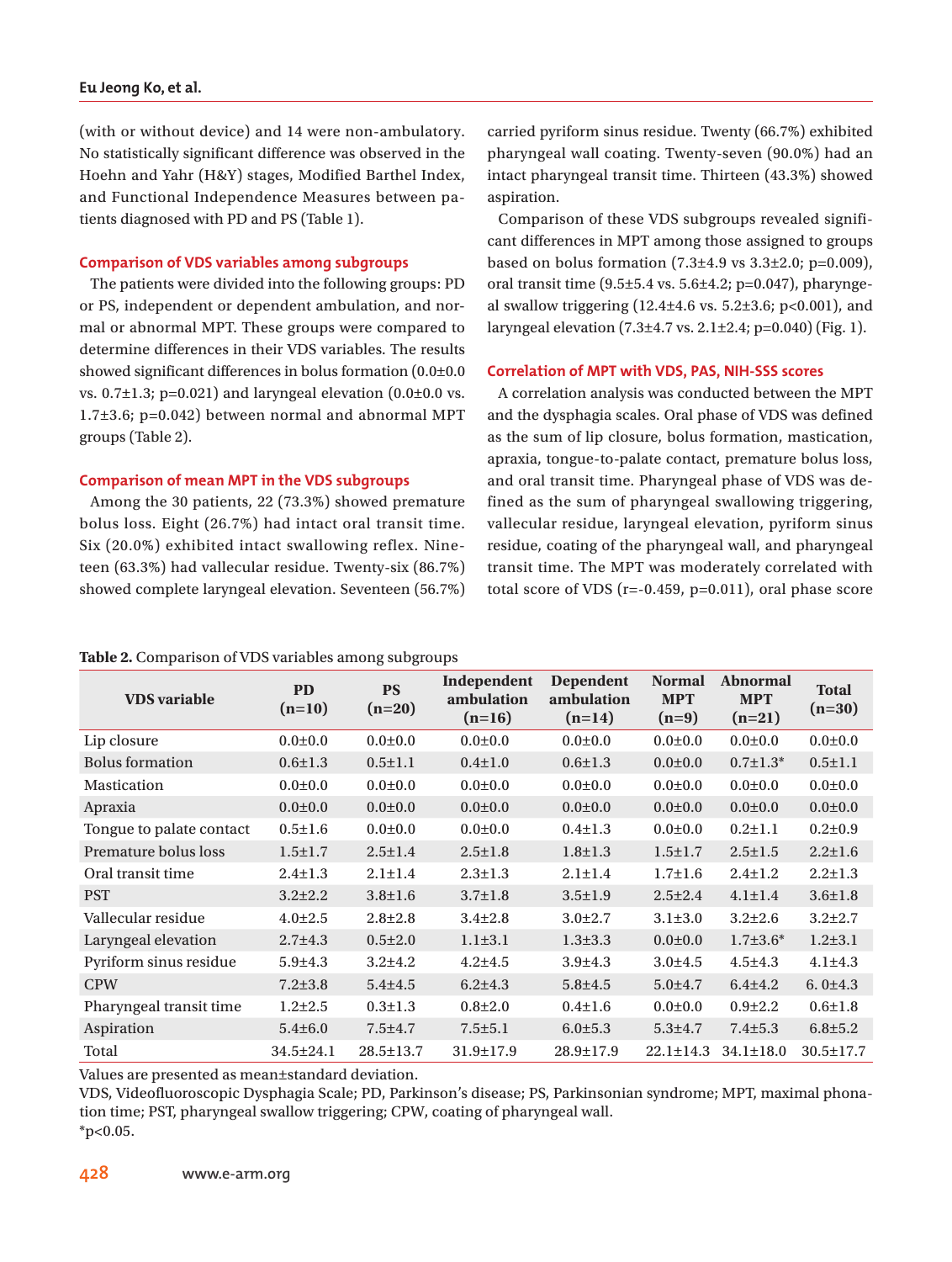

**Fig. 1.** Comparison of maximal phonation time (MPT) in the Videofluoroscopic Dysphagia Scale subgroups. \*p<0.05 by independent t-test.





**Fig. 2.** Correlation of maximal phonation time (MPT) with oral phase score of VDS (A), pharyngeal phase score of VDS (B), and total score of VDS (C). VDS, Videofluoroscopic Dysphagia Scale.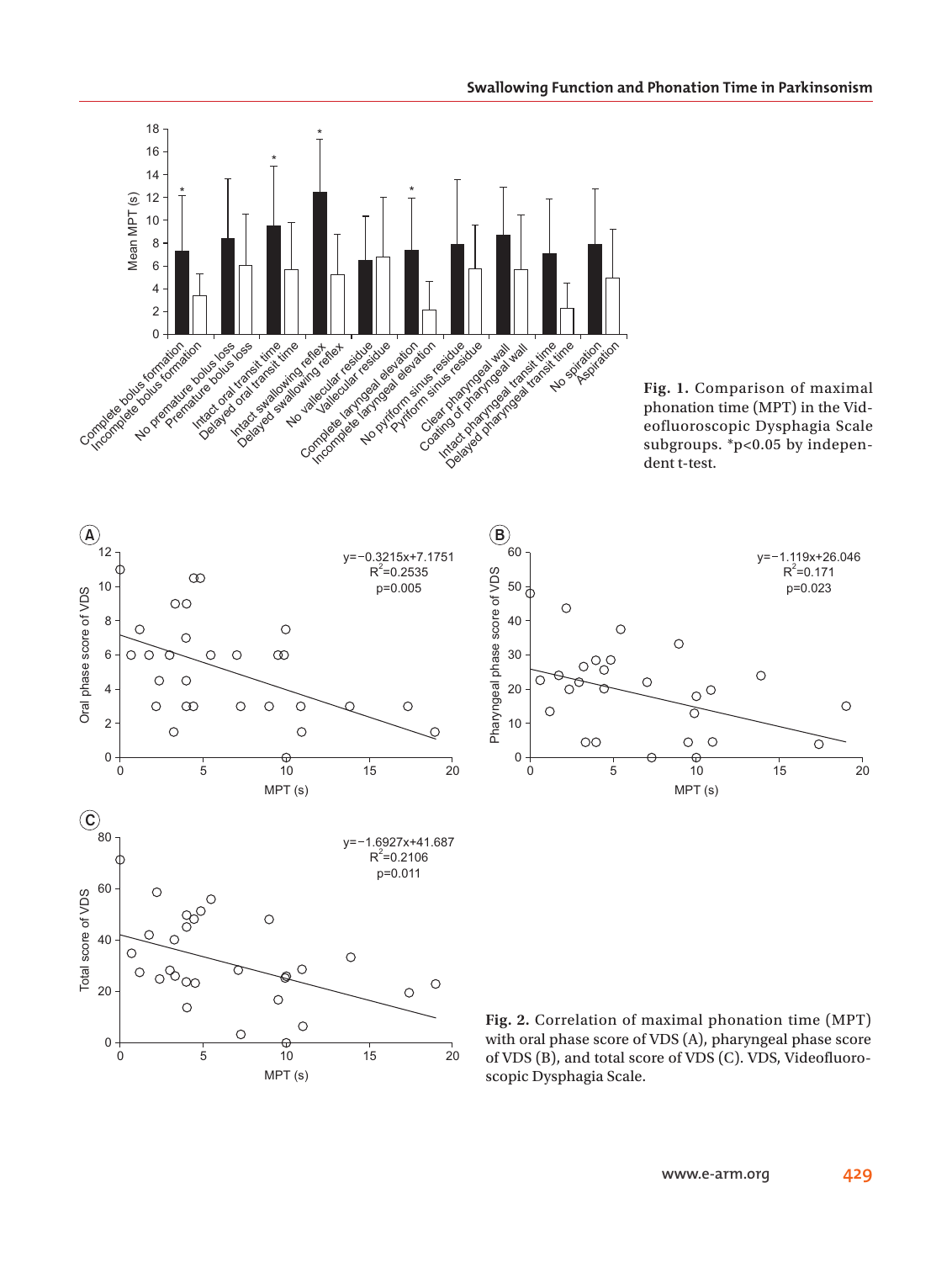

**Fig. 3.** Correlation of maximal phonation time (MPT) with PAS (A) and NIH-SSS scores (B). PAS, Penetration Aspiration Scale; NIH-SSS, National Institutes of Health-Swallowing Safety Scale.

of VDS ( $r=-0.504$ ,  $p=0.005$ ), and pharyngeal phase score of VDS ( $r=-0.413$ ,  $p=0.023$ ) (Fig. 2). It also showed a weak correlation with the NIH-SSS (r=-0.361, p=0.050), but not the PAS (Fig. 3).

# **DISCUSSION**

In this study, bolus formation and the laryngeal elevation functions were significantly higher in the normal MPT group compared with the impaired group. When the VDS variable subgroups were also compared, those with intact bolus formation, oral transit time, pharyngeal swallow triggering, and laryngeal elevation showed significantly longer MPTs compared with the impaired groups, indicating an interactive correlation between swallowing and phonation.

In addition, the MPT correlated with oropharyngeal motor function, such as tongue movement (bolus formation, oral transit time), laryngeal elevation, and pharyngeal swallow triggering. This function may be attributed to an increased bolus volume with appropriate tongue movement when swallowing, leading to increased stimulation of sensory receptors that trigger a pharyngeal swallowing reflex [6,17].

VDS and NIH-SSS correlated with MPT in patients with PD and PS, which provides additional evidence that oropharyngeal dysphagia correlates with phonatory dysfunction. There was no correlation between PAS and MPT, a weak correlation between NIH-SSS and MPT, and a moderate correlation between VDS and MPT. The PAS focuses on the presence of aspiration, whereas the NIH-SSS indicates remnant peristalsis, and other aspects of the pharyngeal phase. The VDS additionally indicates oral phase elements, showing comprehensive oropharyngeal dysfunction in patients suggesting that phonatory function is related to the quality of oropharyngeal swallowing function, but not directly to the aspiration itself.

Swallowing is an organized sensorimotor process within a complex neural network involving automatic and volitional systems [18]. In patients with PD, dopaminergic drugs had no significant effect on non-motor symptoms [4] and other dysphagia treatments have therefore been attempted. Lee Silverman Voice Treatment (LSVT) resulted in improved tongue movement during swallowing, and swallowing efficiency reduced oral residue and oral transit time [17]. Expiratory muscle strength training in patients with PD for 4 weeks also resulted in short-term improvement in PAS scores. The increase in duration and displacement of hyoid movement led to a wider and longer opening of the upper esophageal sphincter, improving the coordination of airway protection and bolus flow through the oropharynx [18,19]. In another study, a significant improvement in the laryngeal elevation time was reported after 8 weeks of group therapeutic singing, which presumably protected the airway from foreign material for a longer period [20].

These studies did not directly target swallowing. However, these types of training can recruit muscles that are involved in swallowing and stimulate similar central and peripheral neural control elements during training,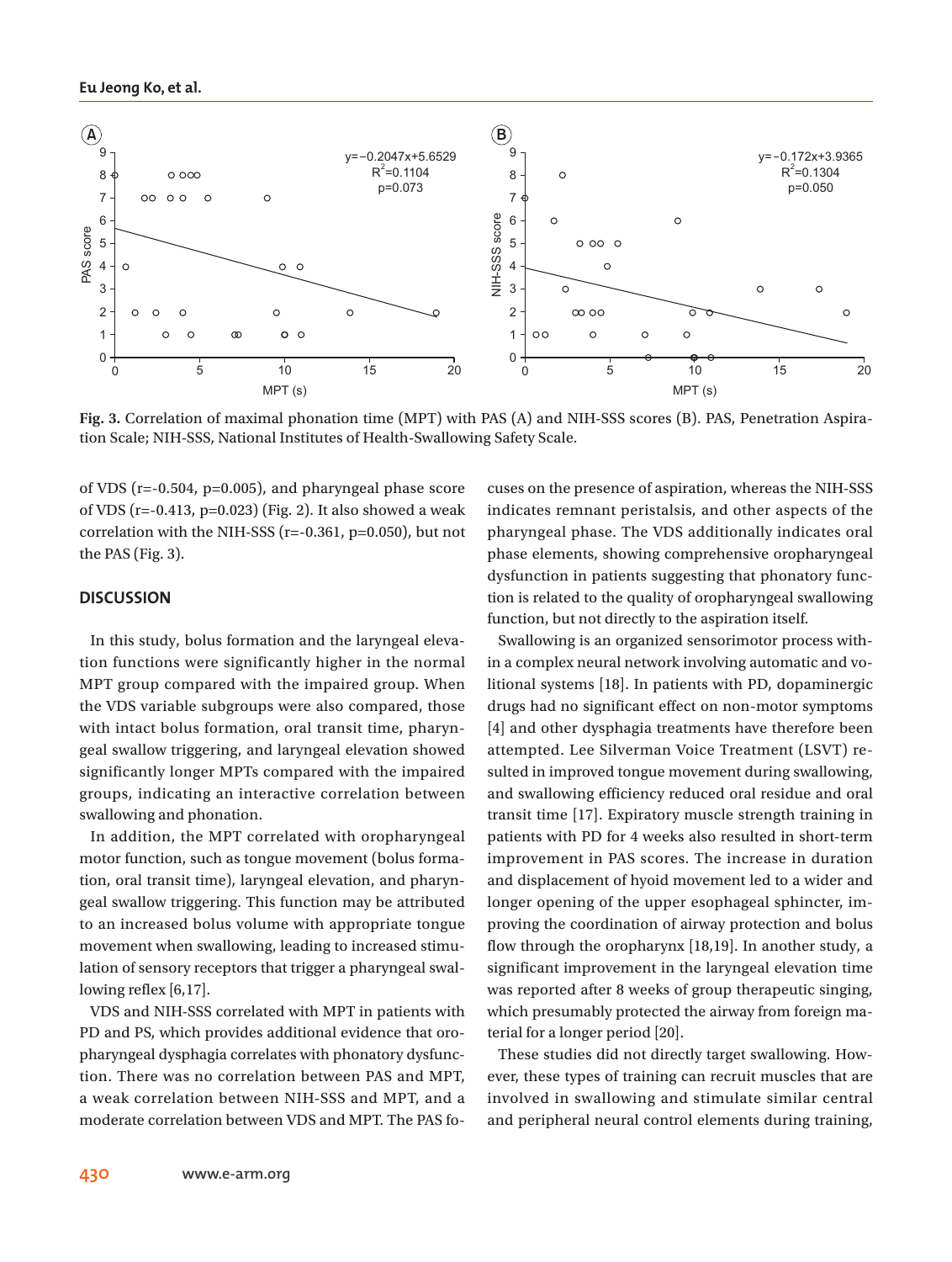and are therefore, considered to improve dysphagia [21]. Similarly, our study revealed several swallowing elements related to MPT. Since MPT is improved by training, voice therapy is a potential treatment for dysphagia. The aforementioned studies were typically conducted exclusively in patients with idiopathic PD and with relatively mild H&Y stages. However, patients with PS and those at relatively advanced H&Y stage were also included in this study suggesting that a wider range of patients than previously demonstrated stand to benefit from voice therapy. PS is generally less responsive or not responsive to dopaminergic drug therapies than PD. Therefore, alternative treatment methods are more important.

In previous studies, MPT was used to indirectly evaluate laryngeal function and vocal fold vibration efficiencies. Instead of solely targeting MPT for training, MPT was included as a part of voice therapy, similar to LSVT, or indirect training using an expiratory muscle strength training program [10,11,17]. Since this study indicates that an increase in MPT leads to an improvement of swallowing symptoms, training that is designed and conducted to target MPT will directly confirm the treatment effects.

In addition to MPT, diverse acoustic parameters such as intensity, jitter, shimmer, harmonics-to-noise ratio, voice onset time, sequential motion rate, and alternating motion rate can be measured to evaluate the voice. In this study, MPT was based on the subject's characteristics, ease of evaluation and parameter representation. In future studies, the relationship between different parameters and swallowing function needs to be investigated in a large group.

Overall, there is a need for large-scale, well-designed, randomized, and controlled studies in order to correlate MPT with swallowing-related elements, as well as determine the short- and long-term effects of voice therapy on dysphagia, by comparing the results before and after treatment.

# **CONFLICT OF INTEREST**

No potential conflict of interest relevant to this article was reported.

# **ACKNOWLEDGMENTS**

This research was supported by grants from the Min-

istry of Health and Welfare, Republic of Korea (No. HI16C1012 and No. HI16C1176).

# **REFERENCES**

- 1. Plowman-Prine EK, Sapienza CM, Okun MS, Pollock SL, Jacobson C, Wu SS, et al. The relationship between quality of life and swallowing in Parkinson's disease. Mov Disord 2009;24:1352-8.
- 2. Kalia LV, Lang AE. Parkinson's disease. Lancet 2015; 386:896-912.
- 3. Potulska A, Friedman A, Krolicki L, Spychala A. Swallowing disorders in Parkinson's disease. Parkinsonism Relat Disord 2003;9:349-53.
- 4. van Hooren MR, Baijens LW, Voskuilen S, Oosterloo M, Kremer B. Treatment effects for dysphagia in Parkinson's disease: a systematic review. Parkinsonism Relat Disord 2014;20:800-7.
- 5. Suttrup I, Warnecke T. Dysphagia in Parkinson's disease. Dysphagia 2016;31:24-32.
- 6. Regan J, Walshe M, Tobin WO. Immediate effects of thermal-tactile stimulation on timing of swallow in idiopathic Parkinson's disease. Dysphagia 2010;25:207- 15.
- 7. van Hooren MR, Baijens LW, Vos R, Pilz W, Kuijpers LM, Kremer B, et al. Voice- and swallow-related quality of life in idiopathic Parkinson's disease. Laryngoscope 2016;126:408-14.
- 8. Speyer R, Baijens L, Heijnen M, Zwijnenberg I. Effects of therapy in oropharyngeal dysphagia by speech and language therapists: a systematic review. Dysphagia 2010;25:40-65.
- 9. Stegemoller EL, Radig H, Hibbing P, Wingate J, Sapienza C. Effects of singing on voice, respiratory control and quality of life in persons with Parkinson's disease. Disabil Rehabil 2017;39:594-600.
- 10. Maslan J, Leng X, Rees C, Blalock D, Butler SG. Maximum phonation time in healthy older adults. J Voice 2011;25:709-13.
- 11. Speyer R. Effects of voice therapy: a systematic review. J Voice 2008;22:565-80.
- 12. Valim MA, Santos RS, Macedo Filho ED, da Silva Abdulmassih EM, Serrato MR. The relationship between the maximum time for phonation, fundamental frequency and protection of the lower airways in patients with neurological dysphagia. Int Arch Otorhinolaryn-